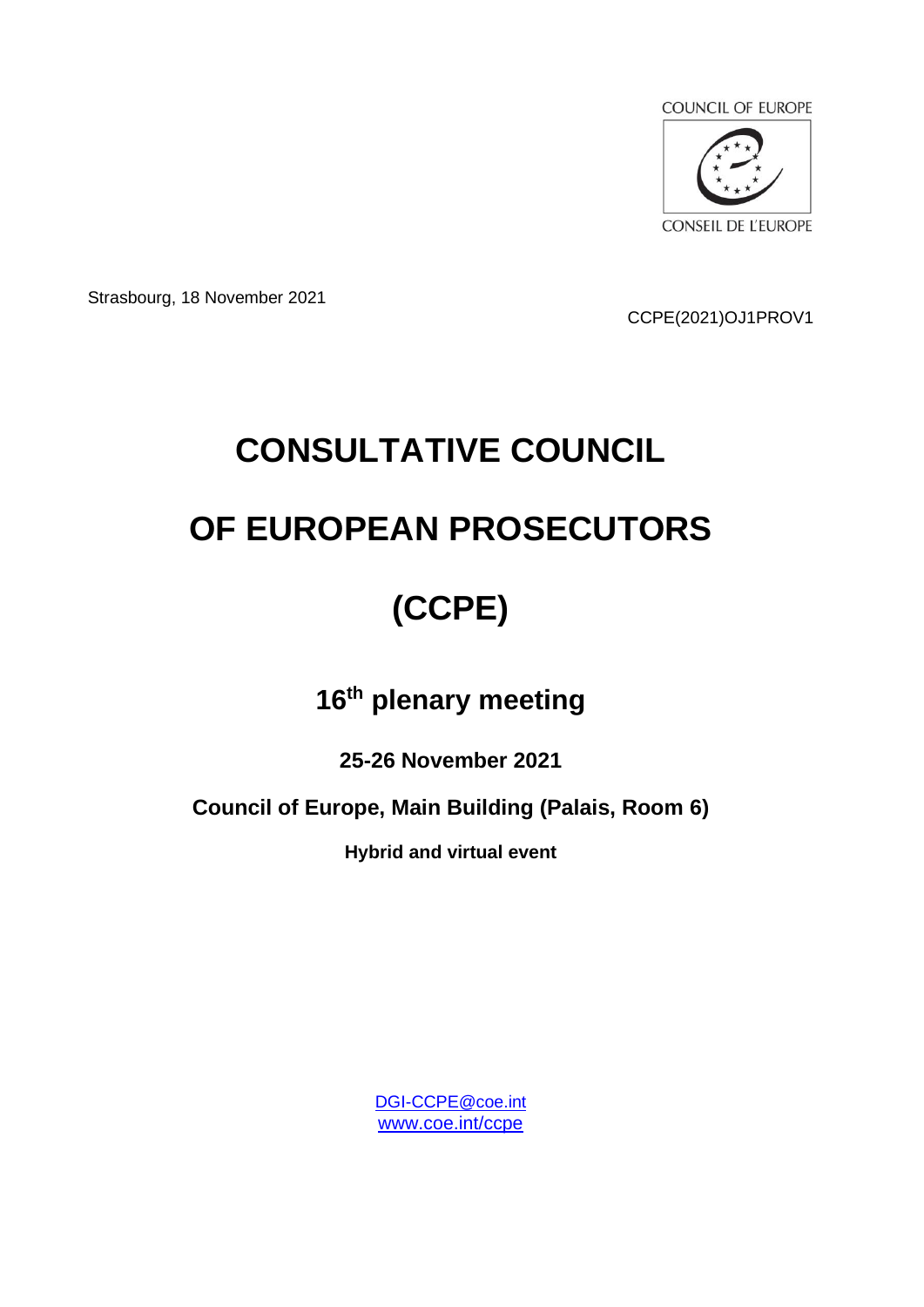#### **PRACTICAL INFORMATION**

**Opening of the meeting:** Thursday, 25 November 2021, 09:30 **Closing of the meeting**: Friday, 26 November 2021, 12:30

**Session schedule** (Strasbourg time - make sure you adapt to your time zone):

 $\rightarrow$  Thursday, 25 November 2021: 09:30 – 12:30; 14:30 – 17:30

 $→$  Friday, 26 November 2021: 09:30 - 12:30

#### **Venue: KUDO platform**

Links to connect to each meeting session will be provided by e-mail to confirmed participants individually in advance of the meeting. Links will be different for each day. For information on how KUDO works, please see : [https://youtu.be/\\_kkVkpspRDM](https://youtu.be/_kkVkpspRDM)

#### **Agenda:**

Under each agenda item, specific time is allocated for an exchange and discussion, taking into account the constraints of the remote process.

In line with the Committee of Ministers' practice, each delegation's interventions should not exceed 3 minutes, unless a different indication is provided by the President based on time available.

#### **Working Documents:**

The working documents are available on the [CCPE collaborative workspace](https://www.coe.int/en/web/ccpe/restricted-website)

**Draft order of business:** (provisional and subject to change in light of the work pace)

| <b>Date</b>      | <b>Strasbourg time</b>            | Agenda items (see below)                                                                                                                        |
|------------------|-----------------------------------|-------------------------------------------------------------------------------------------------------------------------------------------------|
| 25 November 2021 | <b>Morning</b><br>$09.30 - 12:30$ | Items 1, 2, 3, 4                                                                                                                                |
|                  | 12:30 - 14.30                     | <b>Break</b>                                                                                                                                    |
|                  | Afternoon<br>$14:30 - 17:30$      | Items 4 (continued), 7 (elections) at<br>16:00, 5                                                                                               |
| 26 November 2021 | Morning<br>09:30 - 12:30          | Items 6, 8, 9, 10, 11<br>(note: items 4, 5, 6 can also be continued<br>to be discussed if needed, but the<br>session will start with elections) |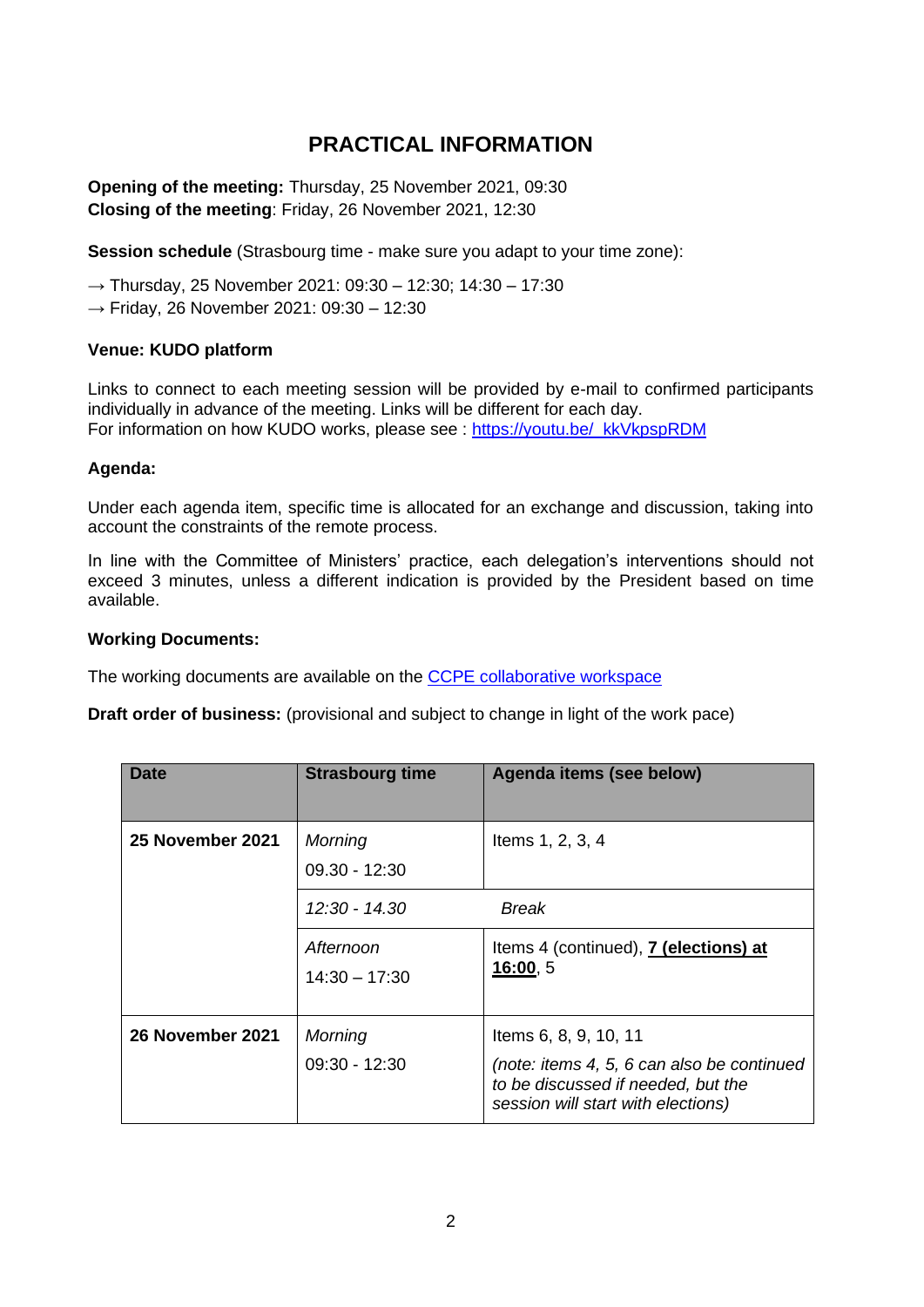#### **DRAFT AGENDA \_\_\_\_\_\_\_\_\_\_\_\_\_\_\_\_\_\_\_\_\_\_\_\_\_\_\_\_\_\_\_\_\_\_\_\_\_\_\_\_\_\_\_\_\_\_\_\_\_\_\_\_\_\_\_\_\_\_\_\_**

**\_\_\_\_\_\_\_\_\_\_\_\_\_\_\_\_\_\_\_\_\_\_\_\_\_\_\_\_\_\_\_\_\_\_\_\_\_\_\_\_\_\_\_\_\_\_\_\_\_\_\_\_\_\_\_\_\_\_\_\_**

#### **1. Opening of the meeting**

#### **2. Adoption of the agenda and order of business**

#### **WORKING DOCUMENT**

| CCPE(2021)OJ1PROV1 | Draft agenda |
|--------------------|--------------|
|                    |              |

#### **3. Information by the President and the Secretariat**

• Introduction of Mr Daniele Cangemi, Head of Department for Human Rights, Justice and Legal Co-operation Standard Setting Activities, Directorate General Human Rights and Rule of Law

#### **REFERENCE DOCUMENTS**

| Report of the CCPE Bureau, 17 June 2021                                     | CCPE-BU(2021)3 |
|-----------------------------------------------------------------------------|----------------|
| Report of the CCPE 15 <sup>th</sup> plenary meeting,<br>18-19 November 2020 | CCPE(2020)3    |

#### **4. Draft Opinion No. 16 (2021) on the implications of the decisions of international courts and treaty bodies as regards the practical independence of prosecutors (specific task i)**

• Examination, with a view to its adoption, of draft Opinion No. 16 (2021)

#### **WORKING DOCUMENT**

| CCPE-GT(2021)2Prov5 | Draft Opinion No. 16 (2021) |
|---------------------|-----------------------------|
|                     |                             |

#### **REFERENCE DOCUMENTS**

| CCPE(2021)4 | Compilation of comments on the draft<br>Opinion No. 16 (2021) provided before the<br>plenary meeting of the CCPE         |
|-------------|--------------------------------------------------------------------------------------------------------------------------|
| CCPE(2021)1 | Compilation of responses of the CCPE members<br>to the questionnaire for the preparation<br>of the Opinion No. 16 (2021) |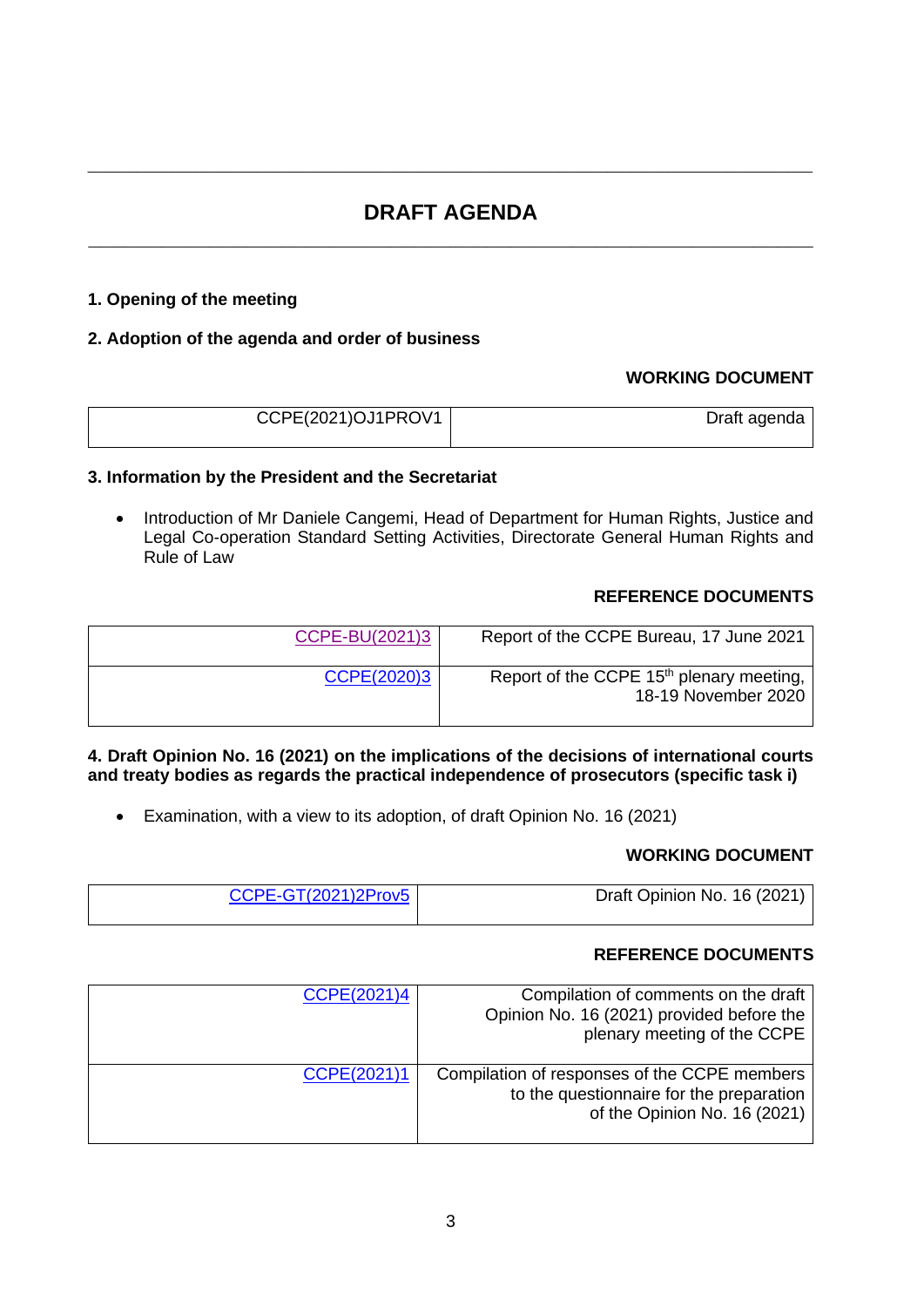| CCPE-GT(2021)3 |  |  |
|----------------|--|--|
|                |  |  |
|                |  |  |

**5. Exchange of views on topical developments in member States in the area of prosecution reforms and independence of prosecution (main task i) & Annual exchange of views to evaluate the CCPE activities and future priorities and to advise the Committee of Ministers on future priorities in this sector (main task ii)**

• Tour de Table on topical developments in member States in the area of prosecution reforms and independence of prosecution and other relevant events

*Members and observers are invited to present, through a Tour de Table, to the CCPE recent legal and institutional developments, as well as on various events (since November 2020).*

• Discussion of the current situation and challenges for the prosecution and the key strategic priorities under the four-year strategic framework of the Council of Europe

#### **REFERENCE DOCUMENT**

| SG/Inf(2020)34 | Strategic Framework of the Council of Europe |
|----------------|----------------------------------------------|
|                |                                              |

#### **6. Exchange of views on CCPE's proposed workplan for 2022-2023 and focus areas**

Introduction to the CCPE's draft terms of reference and the new Council of Europe programme and budget (2022-2025), by Ms Livia Stoica Becht, Head of Legal Cooperation Division

#### **REFERENCE DOCUMENTS**

| CM(2019)131             | Terms of reference of the CCPE for 2020-2021   |
|-------------------------|------------------------------------------------|
|                         |                                                |
| CM(2021)131(restricted) | Draft terms of reference of the CCPE for 2022- |
|                         | 2025                                           |
| CM/Res(2021)3           | Resolution CM/Res(2021)3 on                    |
|                         | intergovernmental committees and subordinate   |
|                         | bodies, their terms of reference and working   |
|                         | methods                                        |

- Discussion on the role of prosecutors in protecting the environment as a prospective topic for the CCPE Opinion No. 17 (2022), already discussed and approved by the CCPE Bureau, and which is in line with key strategic priorities 1, 6 and 10 of the above-mentioned four-year strategic framework (see above).
- Discussion of possible topics for prospective studies of the CCPE in 2022-2025 (to be coordinated with the CCPE Bureau).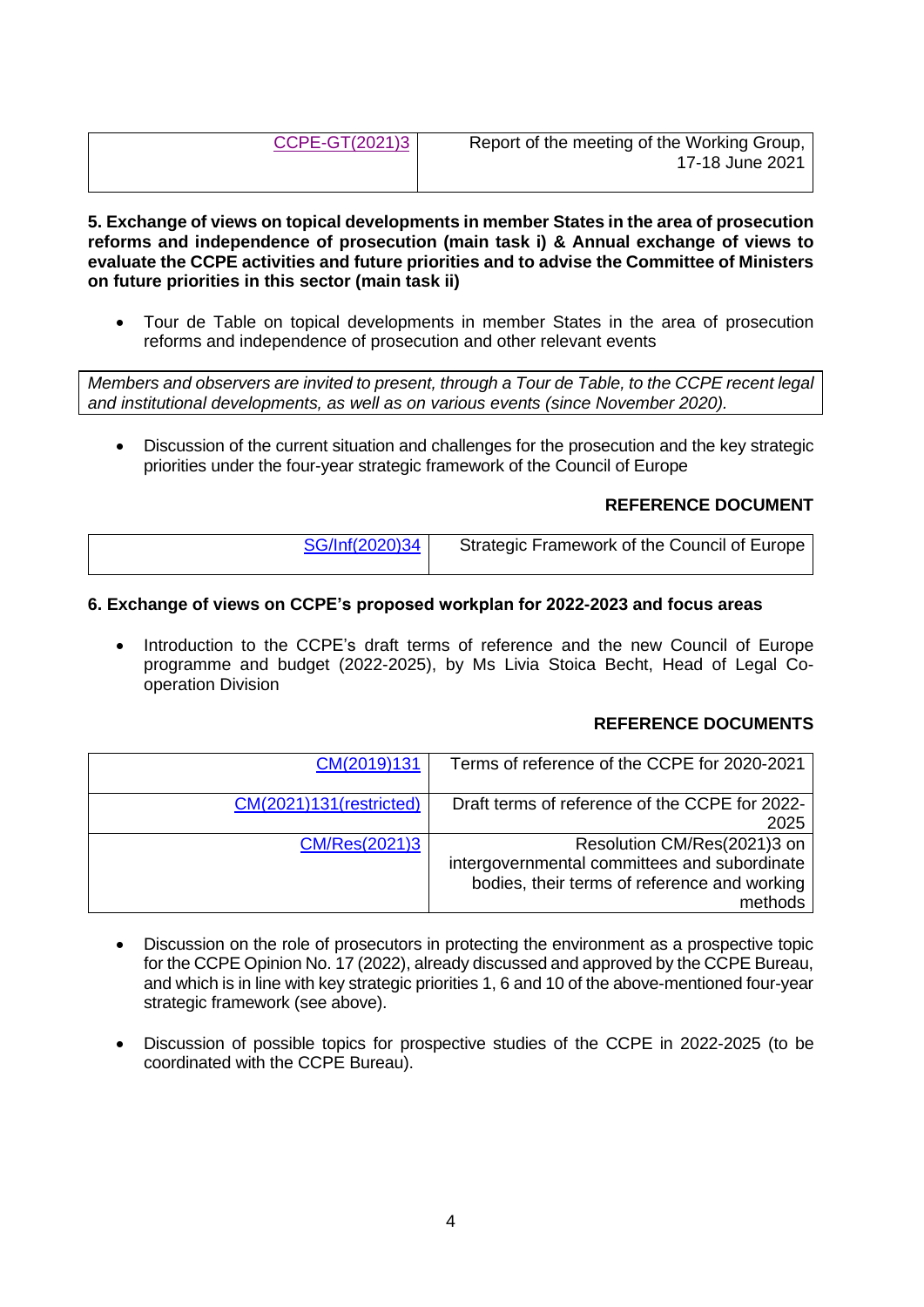#### **7. Elections (Bureau) and appointments (Rapporteurs)<sup>1</sup>**

7.1 Election of the President and of the Vice-President

*According to CM/Res(2021)3, the CCPE is expected to proceed with the election of its President and Vice-President. The President and Vice-President are elected for a one-year period, renewable once.*

*Mr Antonio VERCHER NOGUERA (Spain) held the office of President of the CCPE in 2021 and can be re-elected for 2022.*

*Mr Han MORAAL (The Netherlands) held the office of Vice-President of the CCPE in 2021 and can be re-elected for 2022. However, Mr MORAAL has informed that he would retire and would not run for re-election.* 

#### 7.2 Election of members of the Bureau

*According to CM/Res(2021)3, Bureau members are elected for the period corresponding to the duration of the mandate of the committee renewable once.* 

*Mr José Manuel SANTOS PAIS (Portugal) was elected as a member of the Bureau in 2020 for the first mandate (period 2021-2022).* 

*Ms Jana ZEZULOVA (Czech Republic) was elected as a member of the Bureau in 2020 for the first mandate (period 2021-2022).* 

#### 7.3 CCPE's Working Group for 2022

*According to CM/Res(2021)3 ("Where necessary, in order to expedite the progress of their work, committees may entrust a rapporteur or a limited number of committee members with a specific task to be fulfilled by their next meeting") the CCPE can decide to set up a Working Group (CCPE-GT) which will be entrusted with the preparation, for its 17th plenary meeting, of the draft Opinion for 2022. The members of the Bureau of the CCPE will also attend the CCPE-GT meetings. There is no automatic re-appointment of a member of the Working Group from one year to the next. The Working Group will start on 1st January 2022 subject to the adoption of the terms of reference by the Committee of Ministers on 23-25 November 2021.*

#### 7.4 Appointment of a CCPE Gender Equality Rapporteur

*According to CM/Res(2021)3 ("Where necessary, in order to expedite the progress of their work, committees may entrust a rapporteur or a limited number of committee members with a specific task to be fulfilled by their next meeting"), and the proposed Terms of Reference, the CCPE may appoint a Gender Equality Rapporteur to support its work.* 

<sup>&</sup>lt;sup>1</sup> Their terms of office will start on 1<sup>st</sup> January 2022 subject to the adoption of the terms of reference by the Committee of Ministers on 23-25 November 2021.